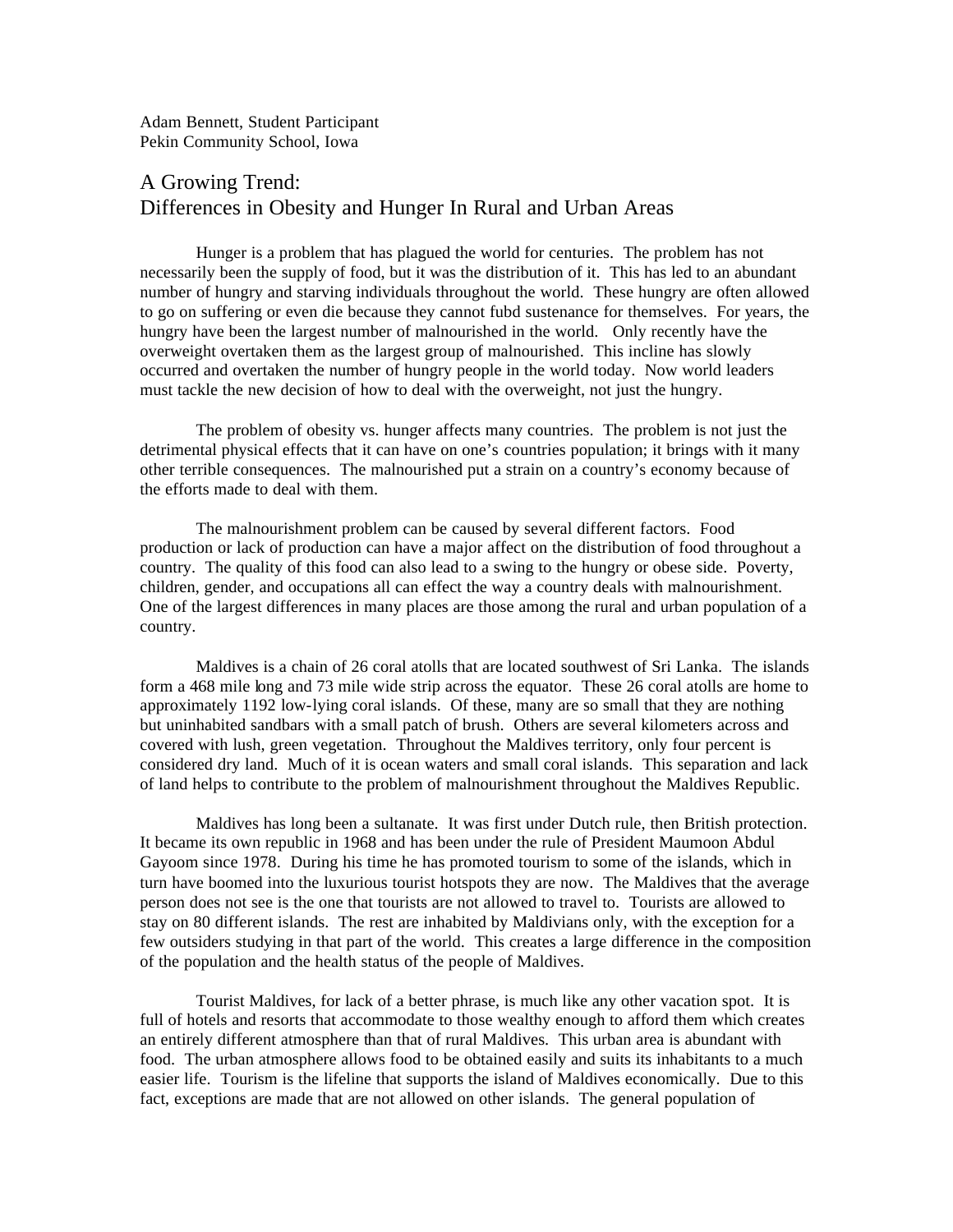Maldives is Sunni Muslim. Alcohol is prohibited in their religion. Due to this, alcohol is not sold anywhere but in the hotels that accommodate the tourists. This allows the population in the tourist areas to have access to alcohol. For those who stray from their religion, it can have a detrimental effect.

A scientific study of 37,000 people, found that those who had one or two drinks a day had a significantly lower body mass index than those who consumed the greater quantities of alcohol. Body mass index is a measurement that is calculated by taking an individual's weight in kilograms and dividing it by their height in meters squared. Normally a low BMI indicates a lean, healthy person, where as obese people have higher BMI's. This connection between alcohol and body mass index can be assumed from the sugar in alcohol.

 As Dr. Breslow, an epidemiologist in NIAAA's Division of Epidemiology and Prevention Research, says," "Alcohol is a significant source of calories, and drinking may stimulate eating, particularly in social settings. However, calories in liquids may fail to trigger the physiologic mechanism that produces the feeling of fullness. It is possible that, in the long-term, frequent drinkers may compensate for energy derived from alcohol by eating less, but even infrequent alcohol-related overeating could lead to weight gain over time."

Another variable that could contribute to obesity in urban Maldives is the availability of creature comforts. In urban Maldives, creature comforts like restaurants, television, Internet, and mass transportation are readily available. These modern conviences help to promote a more lethargic lifestyle. This lifestyle requires less physical work from the urban Maldivian. Television could be one of the largest culprits to blame for obesity. Television promotes inactivity among viewers. A scientific study done by Katharine A. Coon, MS**,** Jeanne Goldberg, PhD, RD**,** Beatrice L. Rogers, PhD**,** and Katherine L. Tucker, PhD of the School of Nutrition, Science and Policy, Tufts University in Boston found that the dietary patterns of families who normally include television in their meals end up eating less healthy food like fruit and consuming more pizza, soda, and other junk foods. This changed diet results in higher caloric intake and lower caloric expenditure. The increase in calories stored in the body helps to promote obesity.

On the other end of the spectrum, we deal with hunger. Hunger is not much of a problem in the urban portions of Maldives. In the unvisited, rural portions of Maldives distribution can be a problem. Remembering from earlier, all of Maldives is not available to be visited by tourists. This unavailable part is where the rural, or native, Maldivians live. Since these places are unavailable to tourists, they have not been cultivated by the tourist industry. This prevents them from having all of the creature comforts that help to promote sloth. This lack of television, junk food, and other such comforts leads to a harder lifestyle. This keeps the majority of the native population from accumulating the unhealthy eating styles that can lead to obesity.

The hardships of life help to provide an exponential advantage for hunger to prevail. The rural areas of Maldives have poor transportation and accessibility, which makes it hard to distribute medical supplies. This lack of supplies creates an area where disease is not hindered at all. This reign that it is given helps to promote poor health.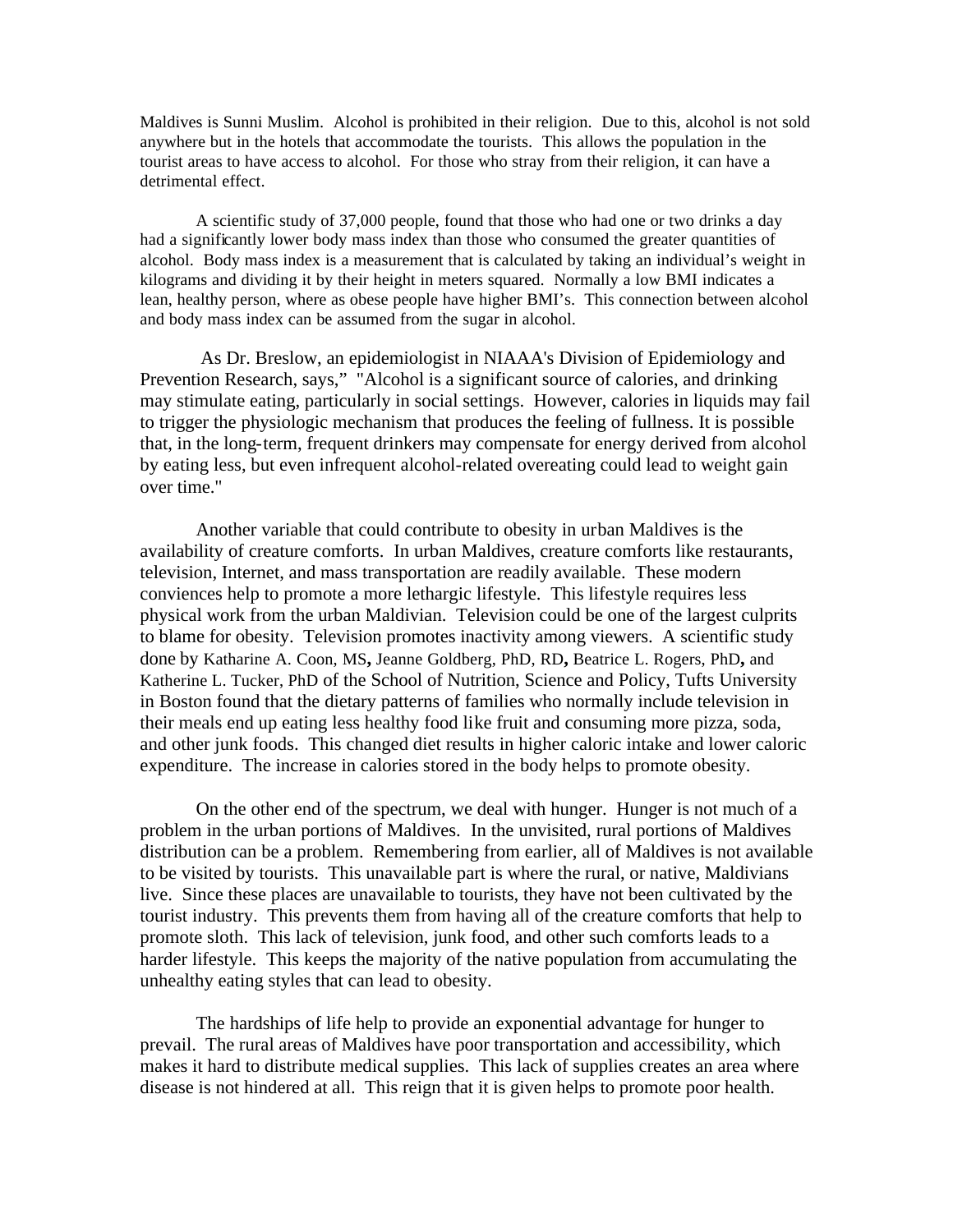Immune systems are not able to keep up due to the constant battle with this disease. This helps hunger to prevail. Also lack of a decent supply system does not allow those who are emaciated to receive help or to have decent food air dropped to them.

Another variable that helps to promote hunger in rural Maldives is the environment. Virtually none of the soil is farmable, so self-sustenance due to agricultural means is virtually non-existent. Another problem is that the ground water supply is contaminated due to their rural sanitation arrangements. Reliant on rain water, Maldivians are at nature's will on their water supply.

Maldives is a perfect example for the discussion of the differences of hunger and obesity. Its extreme differences between urban and rural allow us to examine the effect these variables have on hunger and obesity. Also, the extreme isolation of the rural part of Maldives helps to further magnify the hunger situation. The extreme isolation prevents the outside world from affecting the way hunger is dealt with. It also allows a pure, uncontaminated view of the way these people live. The urban portion, on the other hand, is an outstanding example of modern society. This example helps to show how modern society and the creature comforts that come along with it amplify the problem of obesity in both Maldives and around the world. Taking a close look at Maldives and the inter-relation of obesity/hunger and urban/rural variables allows us to have a clearer paradigm of the world today.

The biggest problem with the obesity situation in Maldives is the same as it is here. Lack of understanding when it comes to eating right keeps many people above their healthy weight range. A suitable plan to help promote healthy eating could benefit all of the people of urban Maldives. An understanding of what one is eating and how it affects one's body is a must for any individual to stay within a healthy weight range. Without this the convenience of modern food will prevail and with it will the bulk. The first thing that I think would need to occur to diminish the number of obese people in Maldives would be to start a better nutrition program that would educate a majority of people as to the benefits of healthy eating and basic nutritional needs.

Obesity is the more controllable of the two problems on faced on Maldives. The obesity problem is due to wrong choices. These choices can be blamed on the people that make them. Obesity is due to excess. Excess can be controlled. Education among the people could help them to make better choices. This control of excess could in turn help to reduce the Maldivian's excess.

Hunger is the one of the most appalling of problems world wide. There is no exception to this on Maldives. Two variables help to contribute to this situation. The larger of these to is the lack of connection in Maldives. The other problem is the lack of fertile ground on the island of Maldives. Due to these two problems rural Maldives is plagued with hunger.

The smaller of the two problems is also the least controllable through realistic means. Lack of fertile ground is a problem that cannot realistically be fixed by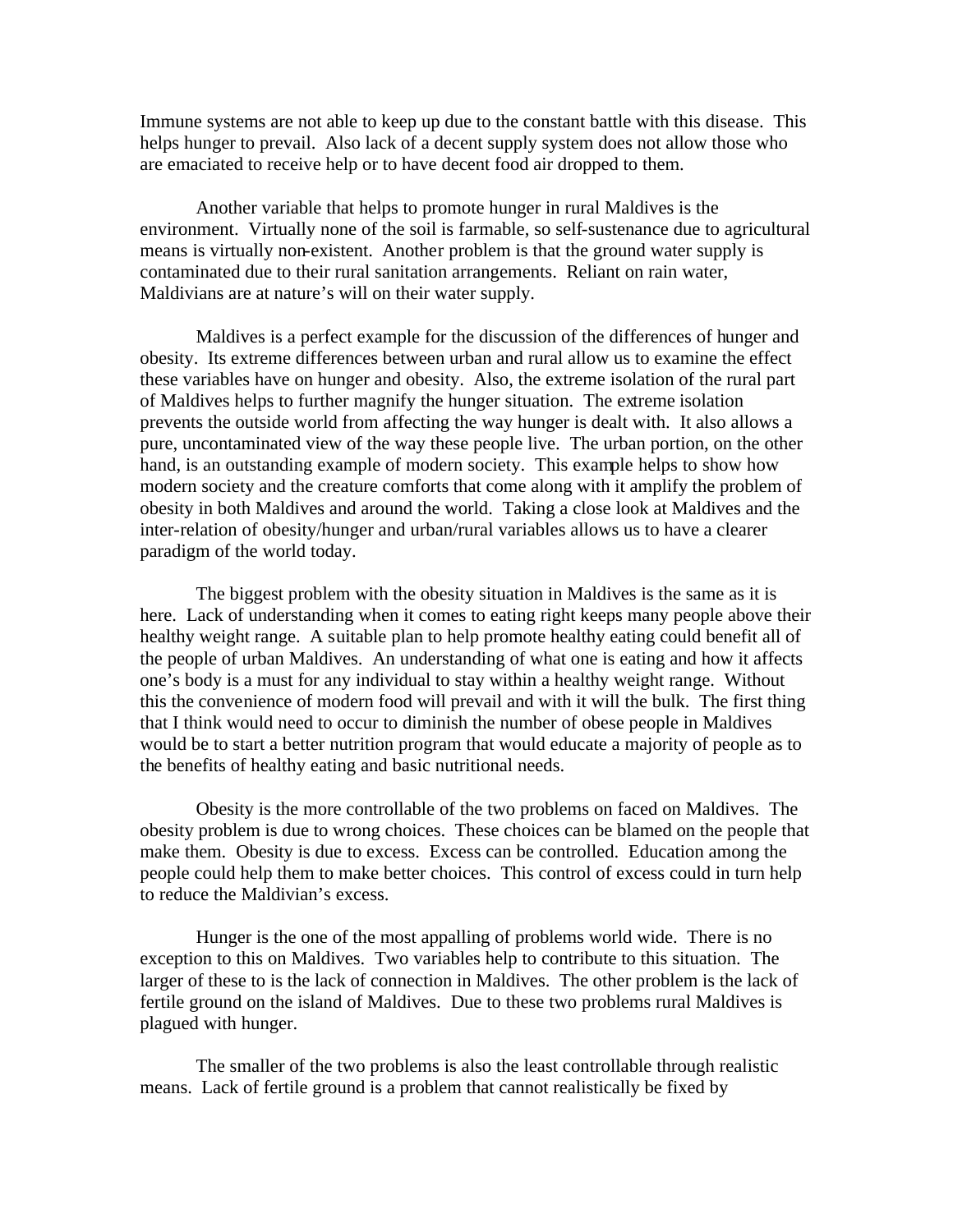governmental involvement. This lack of ground does not allow for farming for sustenance. This means that inhabitants of Maldives rural islands are forced to go find their food elsewhere. There are a few suggestions to aid in overcoming this problem. The encouragement of growing crops that can prevail in a sandier soil could possibly boost the output of Maldivian agriculture. Unfortunately, sustenance still could not be obtained.

The other possible solution to this would be reliance upon hydroponic farming. In hydroponic farming the crops are grown completely in water, with the minerals added in. This could be implemented on the island of Maldives to aid in the improvement of agriculture. This would require the government to buy or aid in the buying of the equipment needed for hydroponic agriculture. An increase in education would be needed for those who would be doing the farming. This solution would increase the output of rural farms around Maldives. A system of government operating hydroponic farms on each island could help to greatly increase the amount of fresh produce available to rural Maldivians. Another way that this solution could be possibly obtained is if the farms were aided by donation of time, funds, and supplies from the major agricultural companies of the world. This system of hydroponics might not be able to completely solve the problem, but it could most certainly decrease it.

The largest problem associated with hunger on Maldives is the lack of connectedness. The islands are so separated and rural that there is no reliable operation for getting supplies to the inhabitants. This problem, however expensive, could be easily solved. A great involvement from the government of Maldives or other countries could help to create a reliable system to distribute food from around the world. This would increase the amount of food available to the rural Maldivians. This food would have to be supplied by the government or by donations due to the lack of funds available to rural inhabitants of Maldives. To complete this system massive donations would be required and an infrastructure to run this system created.. In the end though, this would be the most economical and most practical situation for dealing with hunger in rural Maldives.

The difference in hunger and obesity in rural and urban areas is amazing. In the area I studied, the urban areas were more prone to have an obesity problem. I conjecture that this is due to the amount of creature comforts available to everyone in these areas. The increase in these comforts made life easier. This was also due to the larger amount of food available. Rural areas differed because they had an increased number of hungry people. Hunger was due to the lack of food available. In conclusion, I believe that the hunger and obesity were variable to the area they were in. Which one would prevail, in my area of study, seemed to be dependent on the population. The population helped to affect the development, which further influenced whether hunger or obesity would prevail.

Obesity and hunger are two problems that plague the world today. The extreme difference in these problems is what makes them so interrelated. One is a problem of shortage while the other is a problem of surplus. Surplus is easily controllable if proper education is available to all. This proper education can help to show the benefits of